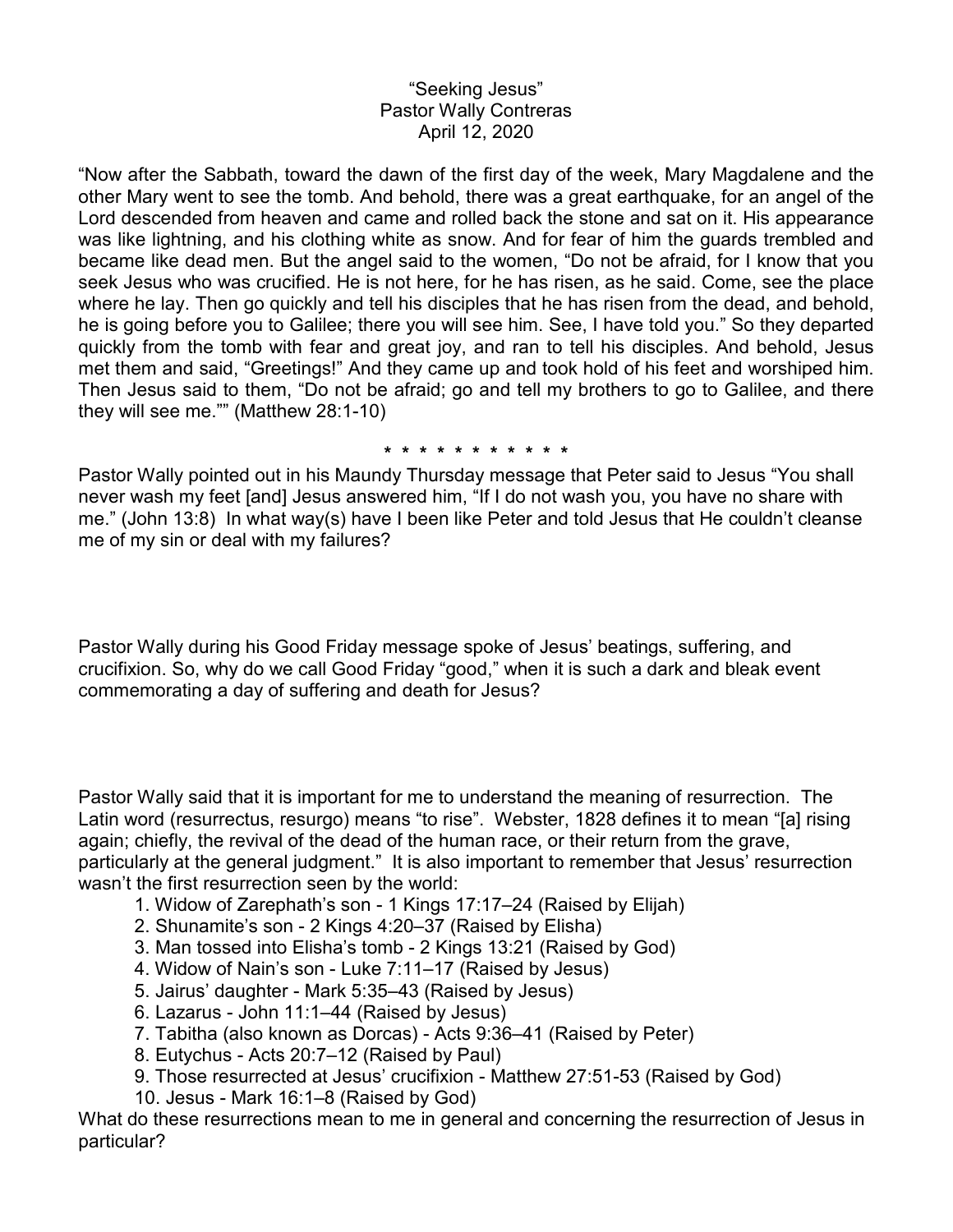C.H. Spurgeon said this regarding resurrection in his February 17, 1856 sermon: "There are very few Christians who believe the resurrection of the dead. You may be surprised to hear that, but I should not wonder if I discovered that you yourself have doubts on the subject. By the resurrection of the dead is meant something very different from the immortality of the soul: that, every Christian believes, and therein is only on a level with the heathen, who believes it too…The doctrine is that this actual body in which I now exist is to live with my soul; that not only is the "vital spark of heavenly flame" to burn in heaven, but the very censer in which the incense of my life doth smoke is holy unto the Lord, and is to be preserved for ever. The spirit, every one confesses, is eternal; but how many there are who deny that the bodies of men will actually start up from their graves at the great day? Many of you believe you will have a body in heaven, but you think it will be an airy fantastic body, instead of believing that it will be a body like to this—flesh and blood (although not the same kind of flesh, for all flesh is not the same flesh), a solid, substantial body, even such as we have here. And there are yet fewer of you who believe that the wicked will have bodies in hell; for it is gaining ground everywhere that there are to be no positive torments for the damned in hell to affect their bodies, but that it is to be metaphorical fire, metaphorical brimstone, metaphorical chains, metaphorical torture." Do I truly grasp the true nature of bodily resurrection or has this miracle of God somehow become normalized/trivialized/ignored by me over time? Do I simply accept Jesus' resurrection as a matter of faith because it's just too difficult or too "weird" to explain? If so, how so? If not, why not?

Luke 7:17 says of Nain's son's resurrection that "…this report about him spread through the whole of Judea and all the surrounding country." Of Jairus' daughter's resurrection we're told that "…the report of this went through all that district." (Matthew 9:26). In John 12:10-11 we see that "…the chief priests made plans to put Lazarus to death as well, because on account of him many of the Jews were going away and believing in Jesus." Of Jesus' resurrection we learn of the guards who had been present at the tomb "…when they had assembled with the elders and taken counsel, they gave a sufficient sum of money to the soldiers and said, "Tell people, 'His disciples came by night and stole him away while we were asleep.'" (Matthew 28:12-13) In 1 Corinthians 15:5-8 after His resurrection, Jesus was seen by "…Cephas, then to the twelve. Then he appeared to more than five hundred brothers at one time, most of whom are still alive, though some have fallen asleep. Then he appeared to James, then to all the apostles. Last of all, as to one untimely born, he appeared also to me (Paul). What, if any, was the impact that these resurrections had on the world?

What was the world's response to these resurrections?

How does the world today respond to Jesus' resurrection and why?